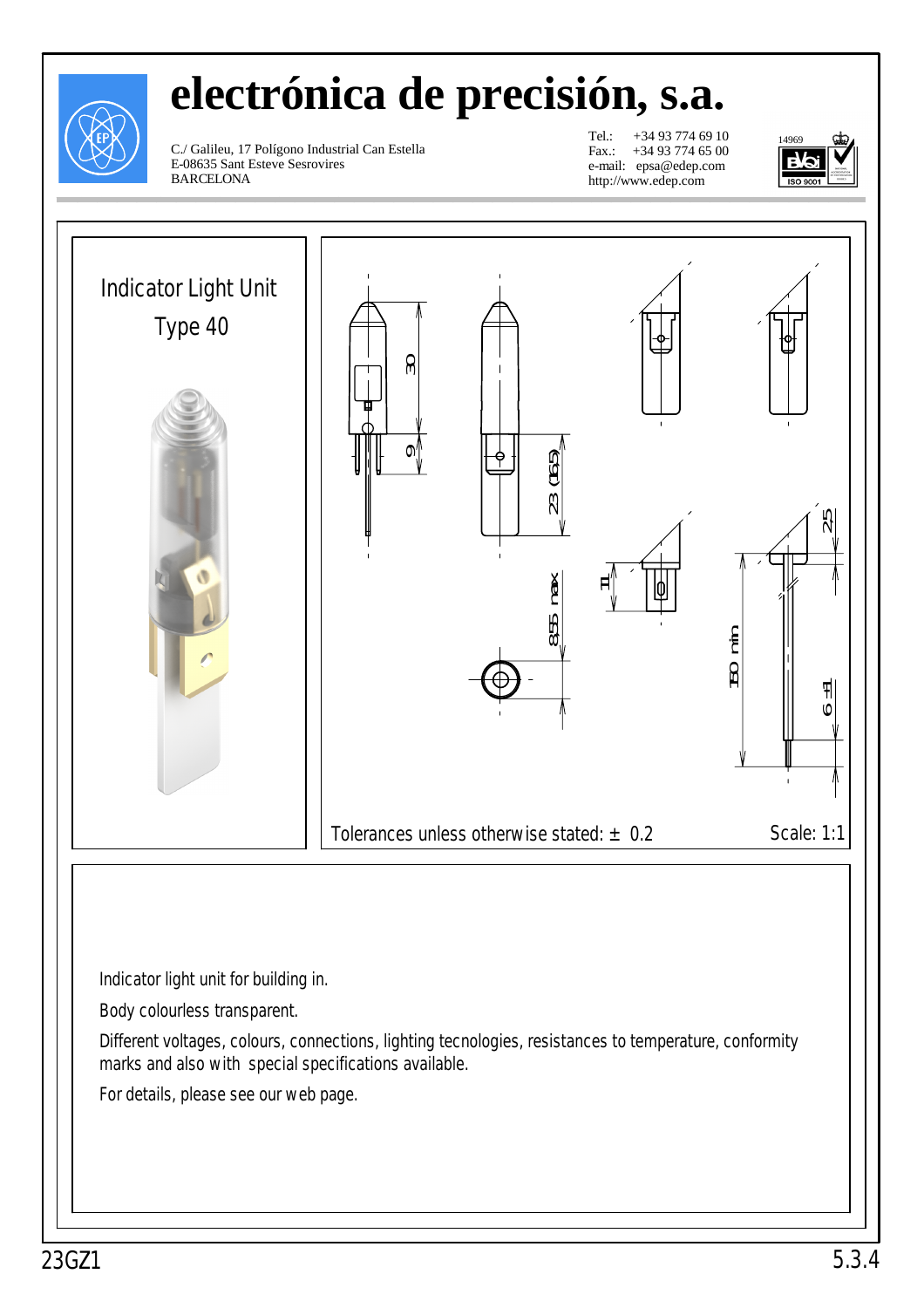

## **electrónica de precisión, s.a.**

C./ Galileu, 17 Polígono Industrial Can Estella E-08635 Sant Esteve Sesrovires BARCELONA

Tel.: +34 93 774 69 10<br>Fax.: +34 93 774 65 00 +34 93 774 65 00 e-mail: epsa@edep.com http://www.edep.com



### **Technical specifications series 40** (page 1 of 2)

This indicator light for building in is designed as an improoved alternative to lightings assemblies with sleeves as insulation. Usually used as lighting unit inside or behind plastic difusers or lenses and fixed by these. The correct mounting has to be assured in the appliance.The housing is composed of two thermoplastic pieces, the sock et and the colourless transparent housing itself. In the sock et are placed the connection and lighting means. Following specifications are a guide for end users:

**Connection means:** Lead wires (cables), flexible, with 0.5 mm<sup>2</sup> cross section, according to standards, Tabs (male terminals) 6.3 x 0.8, Tabs (male terminals)  $4.8 \times 0.8$ , Tabs (male terminals)  $2.8 \times 0.8$ , Tabs (male terminals)  $2.8 \times 0.5$  (can also be used as solder terminals).

**Ambient temperature:** To be used at an ambient temperature of maximum 90ºC, 105ºC, 120ºC and 170ºC, please see"Notes and other technical specifications" the temperatures smaller than 170°C can dso be distinguished by akey, where "A" stands for 120°C, "E" for 105°C and "F" for 90°C.

**Rated voltage:** 6V, 12V, 24V, 130V (can be used down to 110V), 250V (can be used down to 220V), 400V (can be used down to 370V) for all voltages, please see "Lighting means".

Nature of supply: AC and (or) DC please see "Lighting means".

Lighting means L. E. D. (light emitting diode): for use at 6V, 12V and 24V DC or AC; Incandescent lamp: for use at 6V, 12V and 24V either DC or AC; Neon glowlamp: for use at 130V, 250V and 400V either DCor AC.

**Colours of housing:** Colourless (clear transparent).

**Colours of lighting means:** L. E. D.: red, green, and amber; Incandescent lamp: white; Glowlamp: orange (normal type) with integrated fluorescent green and blue.

**Applicable standard:** VDE 0710 and, as far es applicable, IEC 598 (EN 60 598).



**Voluntary conformity marks:**  $\left( \frac{981}{2} \right)$  for some executions

#### **Notes and other technical specifications:**

Nature of supply: This detail is not necessary to be specified for executions 250Vand 400V, butfor 130V it is imperative. Also for executions 6V, 12V and 24V and equipped with L. E. D. it must be indicated (not necessary for incandescent lamp).

The positive pole (anode) on the DC executions with L.E.D. is distinguished by a red lead wire (cable).

Life expectancy: Light emitting diodes have an averagelife of 50.000 hours at ambient temperature of 25°C, incandescent lamps of 5.000 or 10.000 hours (depending on v oltage) under same conditions and glowlamps normaly 30.000 hours. These v alues are given for AC supply and standard types. Please ask for specifications for other types.

Quench resistor: Indicator lights with glowlamp can light a little bit because of the proximity of induction, a lot of cables, or large currents in the mains, even if one pole of the source is disconnected. This phenomenon is solved either with two pole disconnection or incorporating an aditional paralel resistor.

Other voltages: Under request also other voltages for different natures of supply can be offered.

Other colours of lighting means: Specially for L. E. D. there are different colours available under request, asf. e. blue, white, yellow and different kinds of red, green and amber. The orange colour of glowlamp, normaly red orange, is also available in pink yorange ask for special quote

Ambient temperature: For small v oltage executions incorporating L. E. D. the maximum temperature of use is 90°C. Executions with incandescent lamp have to be consulted.

Other ambient temperature: If the indicator light has to work in other ambient temperatures, ask for special quote.

Brightness: Our indicator has high brightness light output. Other brightnesses available under request. The life expectancies vary from those specified above.